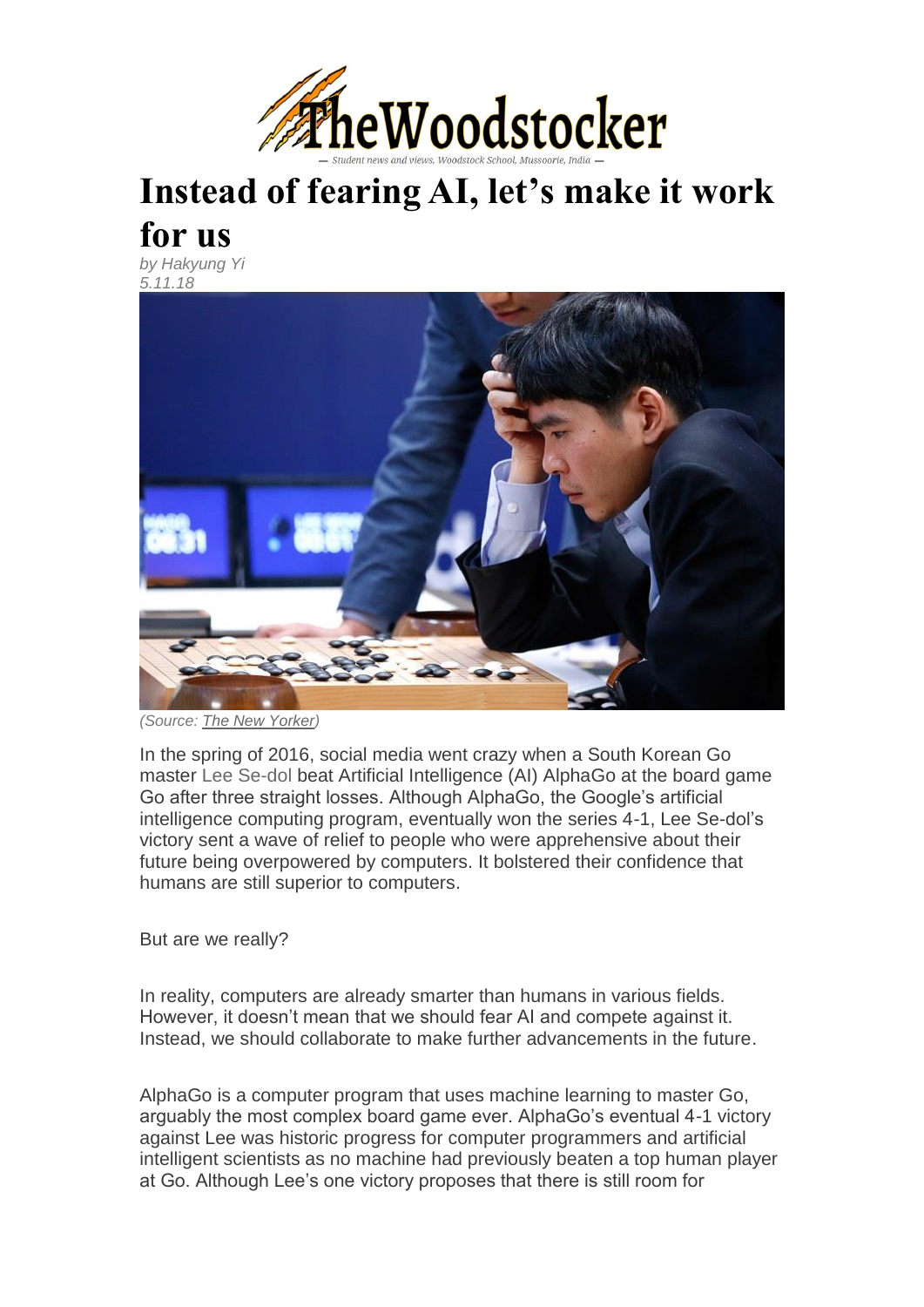

improvement for AlphaGo, its recent [undefeated match results](https://www.theatlantic.com/technology/archive/2017/10/alphago-zero-the-ai-that-taught-itself-go/543450/) suggest that it is drawing closer to perfection.

This confirms that there are certain fields where computers are simply better than humans. As we witness advances in computer technology day by day, the supremacy of computers' outstanding intelligence becomes an undeniable truth. For example, an AI is faster and smarter than humans in visual recognition. Unlike humans, who struggle to remember all the names and faces of people they met in their lives, AI in social media such as Faceboo[kautomatically recognizes](https://gizmodo.com/facebooks-new-face-recognition-features-what-we-do-an-1823359911) and identifies even the people whom they don't recall meeting before.

What's more, AI beat us in [chess,](https://www.theguardian.com/technology/2017/dec/07/alphazero-google-deepmind-ai-beats-champion-program-teaching-itself-to-play-four-hours) [Rubik's cube,](https://www.digitaltrends.com/cool-tech/robot-rubiks-cube-038-seconds/) and even a [reading](https://www.bloomberg.com/news/articles/2018-01-15/alibaba-s-ai-outgunned-humans-in-key-stanford-reading-test)  [comprehension test,](https://www.bloomberg.com/news/articles/2018-01-15/alibaba-s-ai-outgunned-humans-in-key-stanford-reading-test) implying that a computer is no longer a mere machine that does some addition or subtraction; it thinks, evaluates, and analyzes, even better than humans.

Some argue, however, that humans are still superior to AI as humans have creativity and intuition, both qualities that robots don't have, or [may never](http://time.com/4960778/computers-smarter-than-humans/)  [have.](http://time.com/4960778/computers-smarter-than-humans/) True, humans can write poems, compose songs, and create art pieces from their imaginations, unlike robots who can't perform any of those tasks without human programming.

But then what's wrong with that? If AI we programmed can produce better products, why don't we collaborate further to yield even better results?

[Tim Dunlop,](https://www.theguardian.com/sustainable-business/2017/jun/01/if-humans-are-no-longer-the-smartest-creatures-on-the-planet-we-can-reimagine-our-lives) a journalist for The Guardian, draws an analogy between slavery in ancient Greece to machine automation in the 21st century for the better understanding of the impact of AI. Just like slavery attended to day-to-day survival and enabled the citizens of ancient Greece to invent western civilization, AI will empower humans to excel with their full potential in this new era. Rather than the rise of AI signifying the inferiority of humans, it might actually suggest the beginning of human flourishing.

It's already proven that AI with our programming can produce [better,](http://www.bbc.com/culture/story/20180112-is-this-the-worlds-first-good-robot-album) or even [more creativep](https://www.newscientist.com/article/2139184-artificially-intelligent-painters-invent-new-styles-of-art/)roducts than humans' through countless trials and simulations. For instance, in an online survey where members of the public were asked to [judge paintings](https://news.artnet.com/art-world/rutgers-artificial-intelligence-art-1019066) without knowing whom they were produced by, the paintings produced by AI were voted to be more complex, inspirational, and mood-lifting than those by humans.

Similarly, Russia's internet company Yandex claims that [Yandex.Autopoet,](https://yandex.ru/blog/company/73398) an algorithm that writes poems in reference to the styles of famous poets, is